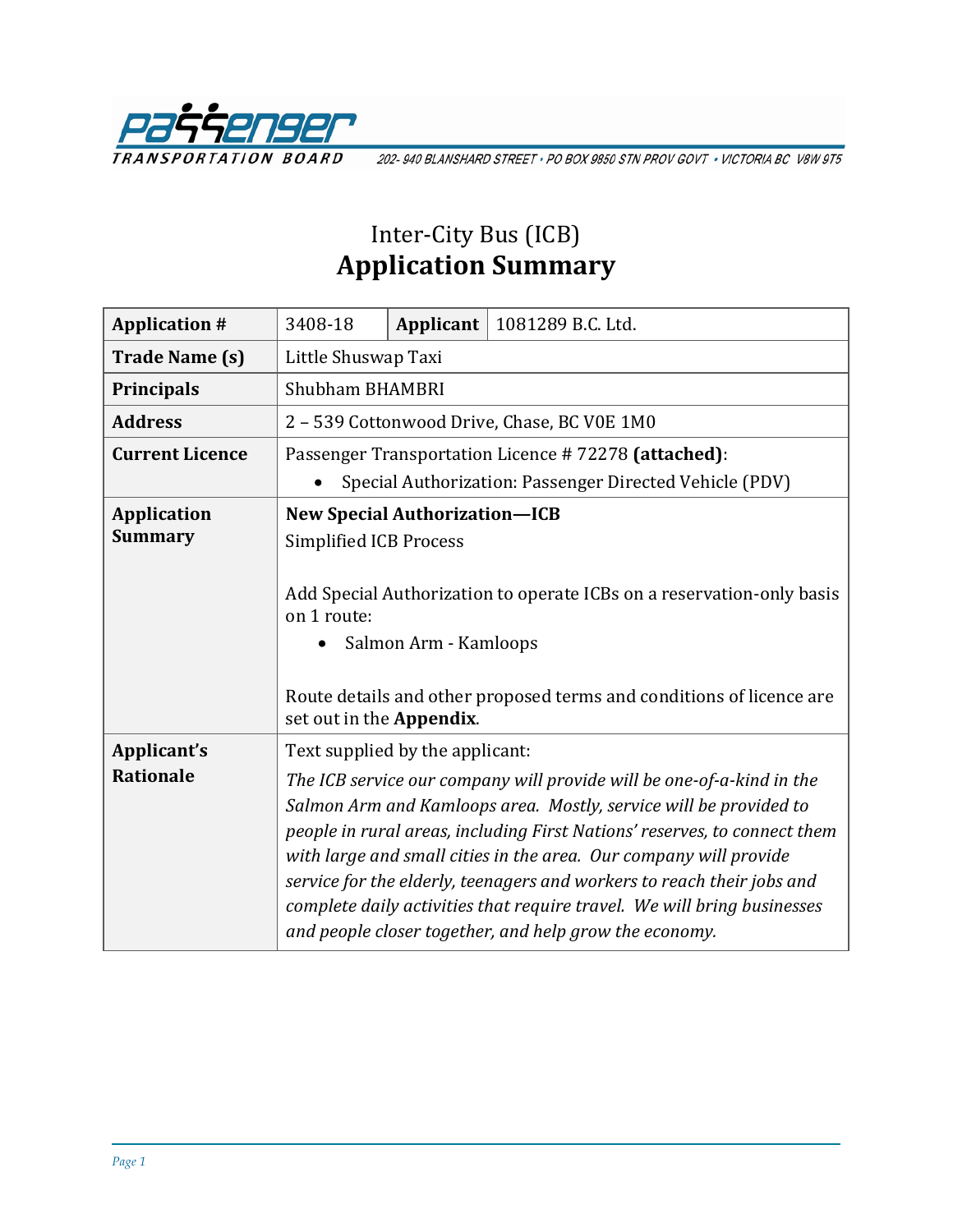### **Appendix**

### **Terms and Conditions Proposed by the Applicant**

The applicant seeks PT Board approval to operate inter-city buses under Special Authorization with terms and conditions set out in this appendix.

| <b>Special</b><br>Authorization | <b>Inter-City Bus (ICB)</b>                                                                                                                                                                                                                     |                                                                                                                                                                                                                                                                                                                                                                                                                                                                                                                                                                                                                                                    |  |  |
|---------------------------------|-------------------------------------------------------------------------------------------------------------------------------------------------------------------------------------------------------------------------------------------------|----------------------------------------------------------------------------------------------------------------------------------------------------------------------------------------------------------------------------------------------------------------------------------------------------------------------------------------------------------------------------------------------------------------------------------------------------------------------------------------------------------------------------------------------------------------------------------------------------------------------------------------------------|--|--|
| <b>Terms &amp; Conditions</b>   |                                                                                                                                                                                                                                                 |                                                                                                                                                                                                                                                                                                                                                                                                                                                                                                                                                                                                                                                    |  |  |
| <b>Services</b>                 |                                                                                                                                                                                                                                                 |                                                                                                                                                                                                                                                                                                                                                                                                                                                                                                                                                                                                                                                    |  |  |
| Service                         | a) on a scheduled basis, and                                                                                                                                                                                                                    | Transportation of passengers must be provided:<br>b) in accordance with minimum frequencies and other terms and<br>conditions of licence that apply to the routes and route points.                                                                                                                                                                                                                                                                                                                                                                                                                                                                |  |  |
| <b>Schedule</b>                 | The licence holder must publish, in a manner accessible to the general<br>public, a schedule for each route with the time and location of each<br>stop, and must carry in each vehicle a copy of the schedule that the<br>vehicle is following. |                                                                                                                                                                                                                                                                                                                                                                                                                                                                                                                                                                                                                                                    |  |  |
| Service Exception               | C)<br>licensee's website.<br>be required.                                                                                                                                                                                                       | Routes may only be operated on a "pre-booked" or "reservation<br>required" basis if the route points are:<br>a) designated as reservation required in the licence,<br>b) identified as pre-booked or reservation required in all current,<br>published schedule information, and<br>available at all times for pre-booking or reservation on the<br>When these conditions are met and when no reservations have been<br>received for pick up or drop off at one or more points on the route by<br>the time service is scheduled to be provided, the licence holder has<br>the option of not providing service to those points that would otherwise |  |  |
| <b>Route A</b>                  |                                                                                                                                                                                                                                                 |                                                                                                                                                                                                                                                                                                                                                                                                                                                                                                                                                                                                                                                    |  |  |
| <b>Terminating Point 1:</b>     |                                                                                                                                                                                                                                                 | <b>City of Salmon Arm</b>                                                                                                                                                                                                                                                                                                                                                                                                                                                                                                                                                                                                                          |  |  |
| <b>Terminating Point 2:</b>     |                                                                                                                                                                                                                                                 | <b>City of Kamloops</b>                                                                                                                                                                                                                                                                                                                                                                                                                                                                                                                                                                                                                            |  |  |
| Corridor:                       |                                                                                                                                                                                                                                                 | Highway 1                                                                                                                                                                                                                                                                                                                                                                                                                                                                                                                                                                                                                                          |  |  |
| <b>Route Points</b>             |                                                                                                                                                                                                                                                 | Daily Minimum (round trips)                                                                                                                                                                                                                                                                                                                                                                                                                                                                                                                                                                                                                        |  |  |
| City of Salmon Arm              |                                                                                                                                                                                                                                                 | 1                                                                                                                                                                                                                                                                                                                                                                                                                                                                                                                                                                                                                                                  |  |  |
| Tappen                          |                                                                                                                                                                                                                                                 | 1                                                                                                                                                                                                                                                                                                                                                                                                                                                                                                                                                                                                                                                  |  |  |
| <b>Blind Bay</b>                |                                                                                                                                                                                                                                                 | 1                                                                                                                                                                                                                                                                                                                                                                                                                                                                                                                                                                                                                                                  |  |  |
| Sorrento                        |                                                                                                                                                                                                                                                 | 1                                                                                                                                                                                                                                                                                                                                                                                                                                                                                                                                                                                                                                                  |  |  |
| Squilax                         |                                                                                                                                                                                                                                                 | 1                                                                                                                                                                                                                                                                                                                                                                                                                                                                                                                                                                                                                                                  |  |  |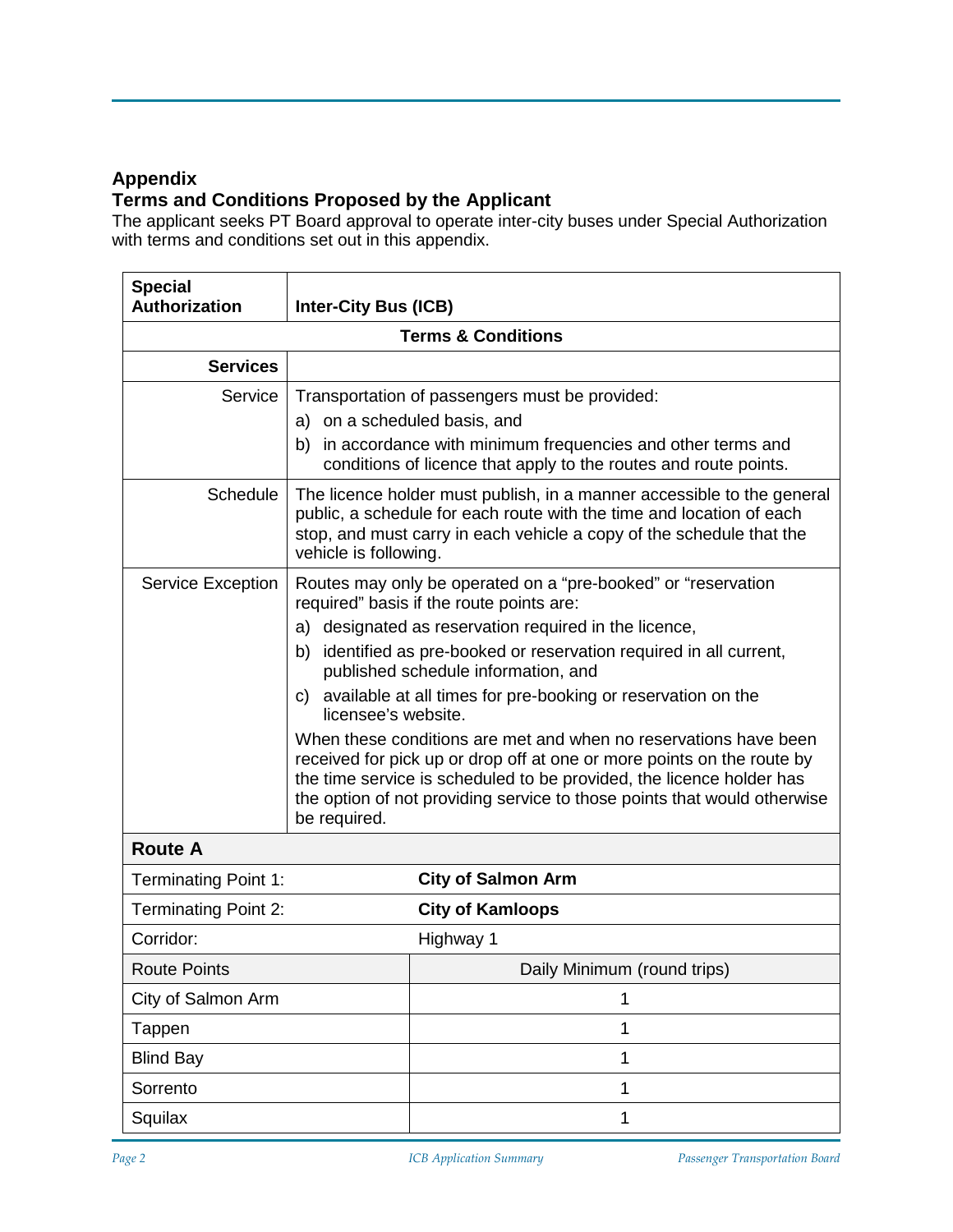| Village of Chase                |                            |                                                                                                                                                |
|---------------------------------|----------------------------|------------------------------------------------------------------------------------------------------------------------------------------------|
| Pritchard                       |                            |                                                                                                                                                |
| City of Kamloops                |                            |                                                                                                                                                |
| <b>Transfer of a</b><br>licence | <b>Transportation Act.</b> | This special authorization may not be assigned or transferred except<br>with the approval of the Board pursuant to section 30 of the Passenger |

| <b>Publication of</b><br><b>Application:</b> | October 24, 2018 |
|----------------------------------------------|------------------|
| Deadline for<br><b>Submissions:</b>          | October 29, 2018 |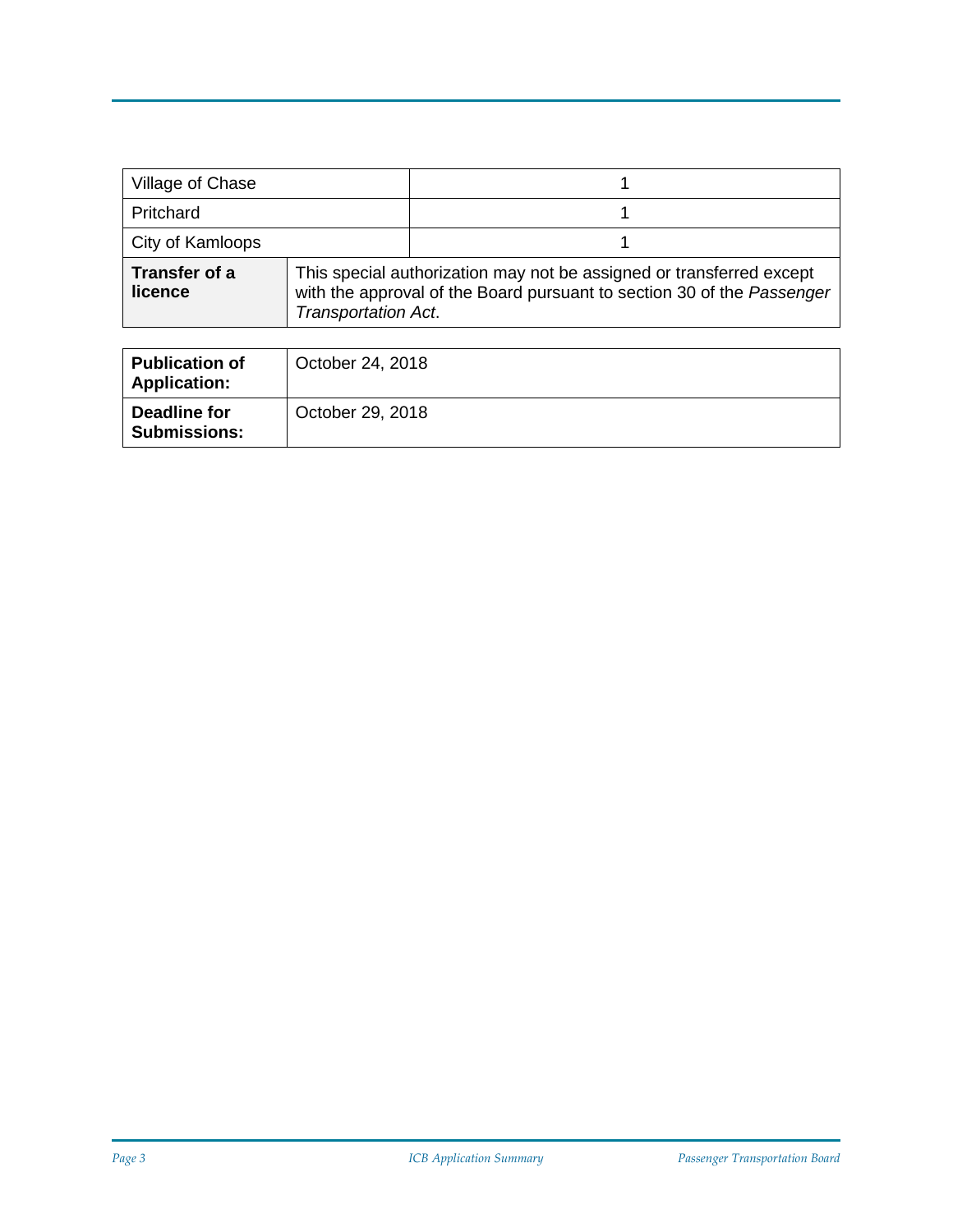

**PASSENGER TRANSPORTATION BRANCH MINISTRY OF TRANSPORTATION AND INFRASTRUCTURE**

# **LICENCE**

### **Passenger Transportation Licence**

Licence Holder: **1081289 B.C. LTD.** Licence Number: **72278 CHASE, BC**

Trade Name(s): **LITTLE SHUSWAP TAXI**

Licence Expires: **October 10, 2019**

**NOTICE TO LICENCE HOLDER**

**1. A copy of this licence document must be carried on the vehicle and be available at all times for Inspection. 2. The licence cancels all previous licences.**

**The Licence is a special authorization issued pursuant to the** *Passenger Transportation Act,*  **and in the case of an extra-provincial undertaking pursuant to the** *Motor Vehicle Act, 1987 (Canada),* **and is authorized to provide the passenger transportation services within the meaning of a special authorization, under the** *Passenger Transportation Act* **under the terms and conditions as specified below.**

| <b>Special</b><br><b>Authorization</b> | <b>Passenger Directed Vehicle (PDV)</b>                                                 |  |
|----------------------------------------|-----------------------------------------------------------------------------------------|--|
|                                        | <b>Terms &amp; Conditions</b>                                                           |  |
| <b>Vehicles</b>                        |                                                                                         |  |
| <b>Maximum Fleet</b><br>Size:          | 2 vehicles                                                                              |  |
|                                        | Vehicle Capacity $(T)$ :   A driver and not less than 2 and not more than 7 passengers. |  |

Page 1 of 2 /ss

Issued at Coquitlam, British Columbia

Registrar, Passenger Transportation Branch